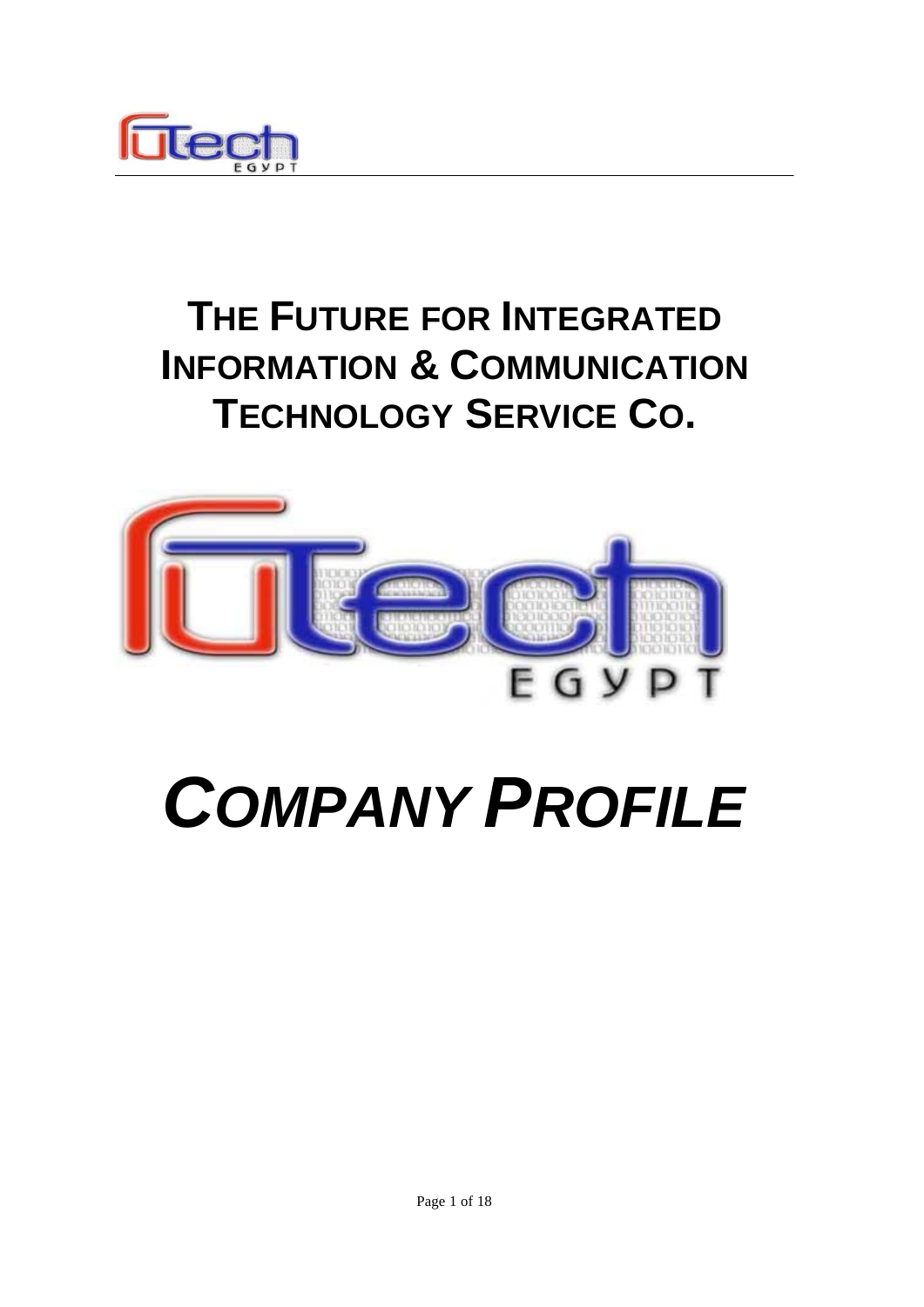

# **TABLE OF CONTENTS**

- **1. WORD OF CHAIRMAN**
- **2. INTRODUCTION**
- **3. MISSION**
- **4. VISION**
- **5. SCOPE**
- **6. ORGANIZATION STRUCTURE**
- **7. COMPANY BUSINESS PARTNERS**
- **8. FUTECH INTEGRATED SOLUTION COMPONENTS**
- **9. LEGALITY & ADDRESSEES**
- **10. FUTECH EGYPT KEY PERSONS**
- **11. PROFESSIONAL SERVICES PROFILE**
- **12. SAMPLE OF CUSTOMER'S LIST**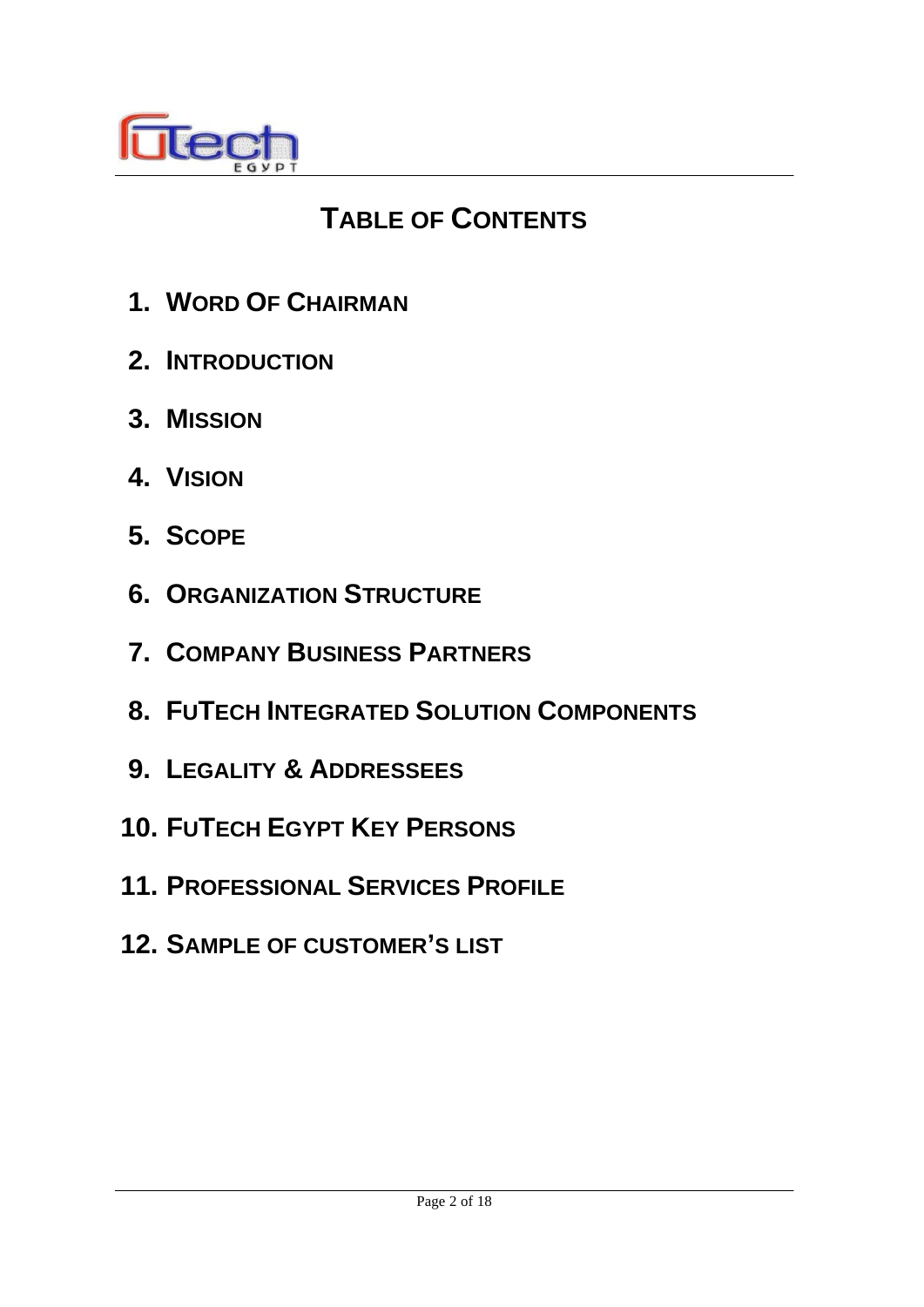

# **1. WORD OF CHAIRMAN**

Today and in the Future, the shape and the nature of business are being reformed. One of the key success factors in the business community is the information and communication technology (ICT). Science and research development institutions worldwide have developed a reasonable bunch of technologies. Egypt and the Middle East are considered one of the fast growing markets for this type of new ICT.

We believe that with a pioneer talented and highly skilled staff armed with proven international products and highly reputable organization, Clients in the Arabian and Middle East will be benefited. FuTech - Egypt is a newly established company encompassing state of art of technology and skilled staff and worldwide business partners.

A Commitment to Quality has always been the driving principle of FuTech activities.

#### **2. INTRODUCTION**

**T**ime has changed. New rules, new competitors, and new sense of urgency. Information technology and customers demands are evolving so quickly that rapid change is just business as usual.

A new regulatory climate, competitive pressures, convergence, and expanding global needs for Information & Communication Management Systems have fundamentally re-written the way companies do business.

Today, it's all about time. Changing time require new strategies. It's important to stay with the same pace of evolved technology.

We recognize that today converging information Management systems are challenged with managing a growing number of complex business relationships while supporting a widening variety of new technologies and services.

IT Solutions must be designed to enable & to meet these challenges.

FuTech Egypt is an organization hosting more than 150 man-year of Information and Communication Technology (ICT) experiences in Egypt & internationally. So many achievable of FuTech Egypt staff is clearly visible to the market.

FuTech Egypt Services Encompass from Consultancy up to Post Implementation & Maintenance.

# **3. FUTECH MISSION**

To offer customers superior solutions those are well supported with excellent up-todate and after-sale services. To ensure the effective results of the marriage between the provision of this type of service and the clients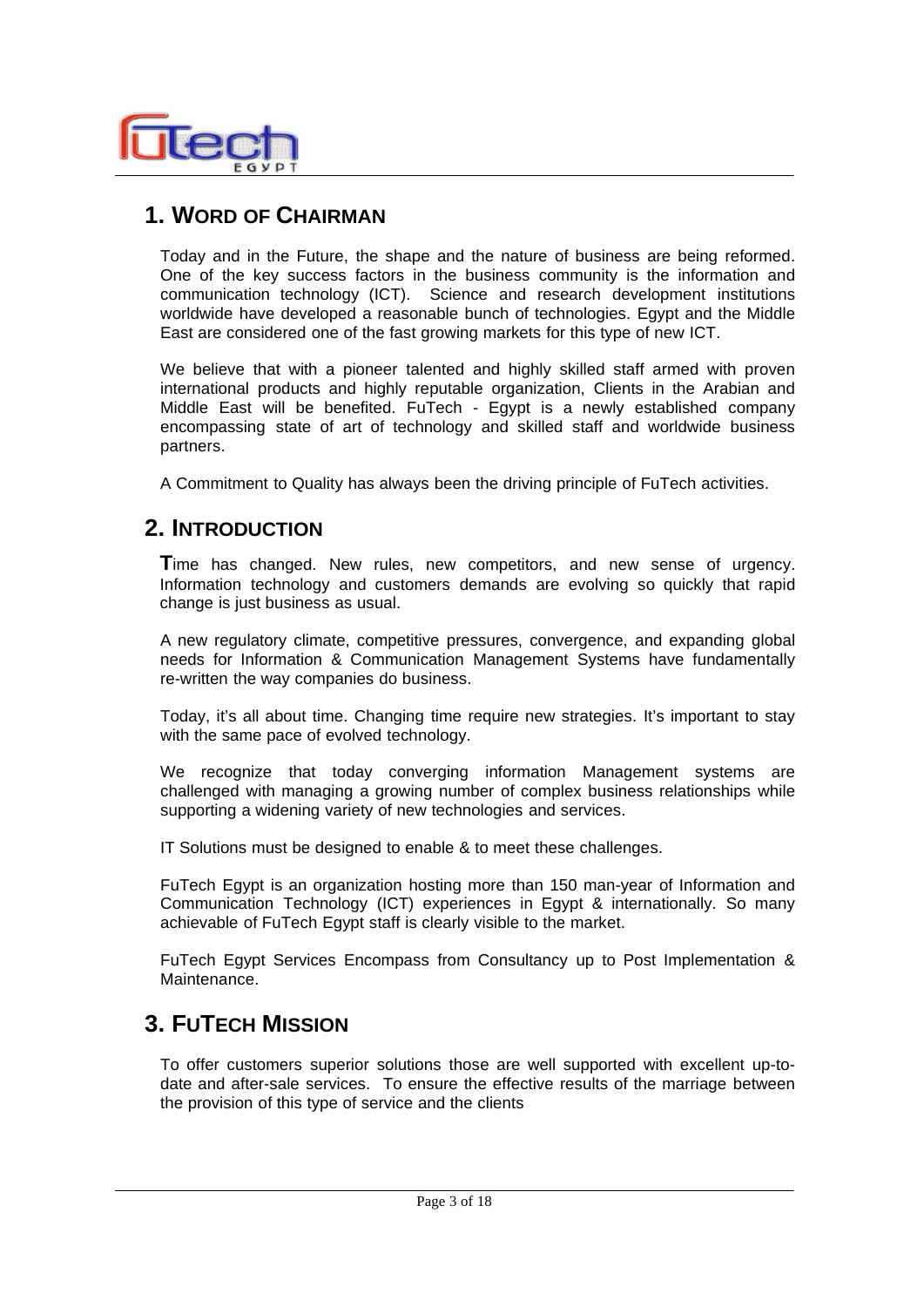

# **4. VISION**

Establishing a state of art information and communication technology service pioneered by a group of highly skilled and talented staff and supported with a strong organized structure to serve the emerging market

# **5. SCOPE**

- **Consultancy**
	- Enterprise Management Information System (MIS)
	- Total Quality Management (TQM)
	- Re-structuring of Business Enterprise
	- Business Re-Engineering
	- Computerizing Manual System

#### • **Business Application Software**

- Industrial Financial System (IFS) Enterprise Resource Planning System.
- MAXIMO EAM Strategic Computerized Maintenance Management System.
- MAXIMO ITAM Information Technology Assets Management System.
- MAXIMO ITSM Information Technology Services Management System.
- Bentley ProjectWise Engineering Documents Management System.
- Bentley MicroStation innovative CAD platform Solution.
- Bentley Building & Facilities Engineering Solutions.
- Bentley Industrial & Process Plants Engineering Solutions.
- Bentley Communications, Government and Utilities Engineering Solutions.
- Bentley Road, Rail, and Site Infrastructure Engineering Solutions
- Software Factory

#### • **Information & Communication Technology Solutions (ICT)**

- Network (LAN, WAN) Design.
- Reverse Engineering
- Engineering System
- Web Development Services
- ICT Training
- Total Quality Management

#### • **System Integration**

• Integration of all of the above.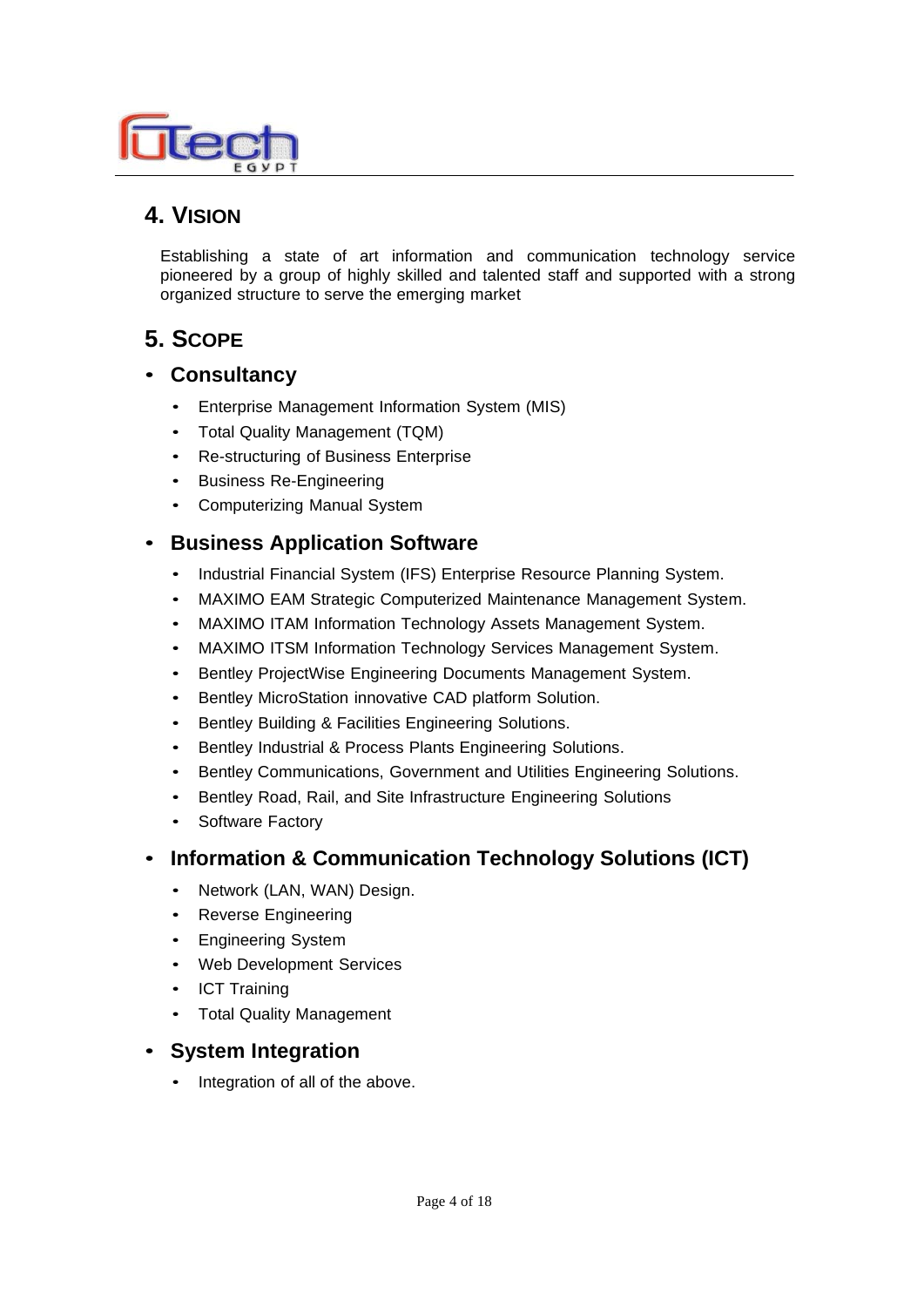

Management



Re-Structuring & Re-Engineering

Upgrading

Quality Assurance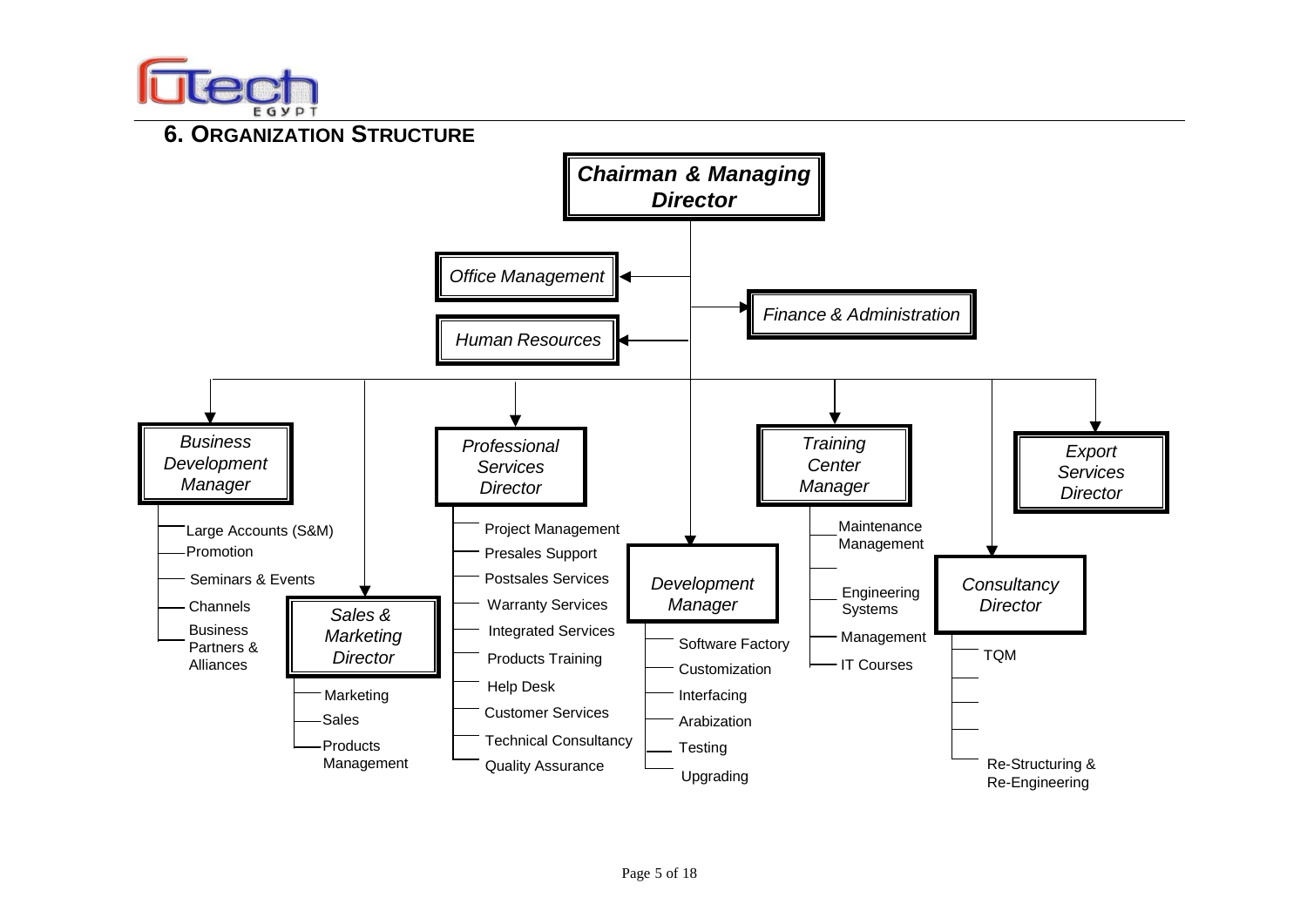

# **7. COMPANY BUSINESS PARTNERS**

#### **IBM MAXIMO Software Co.**

#### **IBM Maximo® Asset Management unifies comprehensive asset life cycle and maintenance management on a single platform.**

This asset management software provides insight for all of your enterprise assets, their conditions and work processes, for better planning and control.

- Manages asset deployment, specifications, monitoring, calibration, costing and tracking from a single system.
- Provides enterprise asset management software for long and short-term planning, preventive, reactive and condition-based maintenance, schedule management, resource optimization and key performance indicators.
- Plans inventory to meet maintenance demand, making the right parts available at the right location when needed.
- Manages vendor contracts with comprehensive support for purchase, lease, rental, warranty, rate, master, blanket and user-defined contracts
- Aligns service levels with business objectives by defining service offerings and establishing service level agreements (SLAs)
- Adapts to changing business requirements and connects with other enterprise systems through a flexible business process configuration platform and scalable service oriented architecture

Businesses, government agencies, and other organizations use the MAXIMO product suite to assist in the maintenance of high-value capital assets, such as plants, facilities, and production equipment, to cut MAXIMO inventories and costs, control maintenance expenses, reduce downtime, and more effectively deploy productive assets, personnel and other resources.

#### **Bentley System Co.**

Bentley Systems, Incorporated provides software for the lifecycle of the world's infrastructure. The company's comprehensive portfolio for the building, plant, civil, and geospatial verticals spans architecture, engineering, construction (AEC) and operations. With revenues now surpassing \$400 million annually, and more than 2000 colleagues around the world, Bentley is the leading provider of AEC software to the Engineering News-Record Top 500 Design Firms and major owner-operators and was named the world's No. 2 provider of GIS/geospatial software solutions in a recent Daratech research study.

#### **Industrial Information Systems – IFS**

IFS is a leading global business applications supplier with sales in 54 countries in 20 languages and more than 500,000 users worldwide. The company is listed on the Stockholm Stock Exchange (XSSE: IFS), having been founded in 1983. The latest audited accounts are from the Financial Year ending December 2005. IFS is represented in 54 countries on all continents through 56 subsidiaries and 79 IFS offices, in addition to 41 distributors. At 31 December 2005, IFS employed 2,600 people and generated \$288m annual sales. Europe, Middle East and Africa (EMEA) generated 70% of the sales with North America, 17%, and Growth Markets, 13%. There are 4 support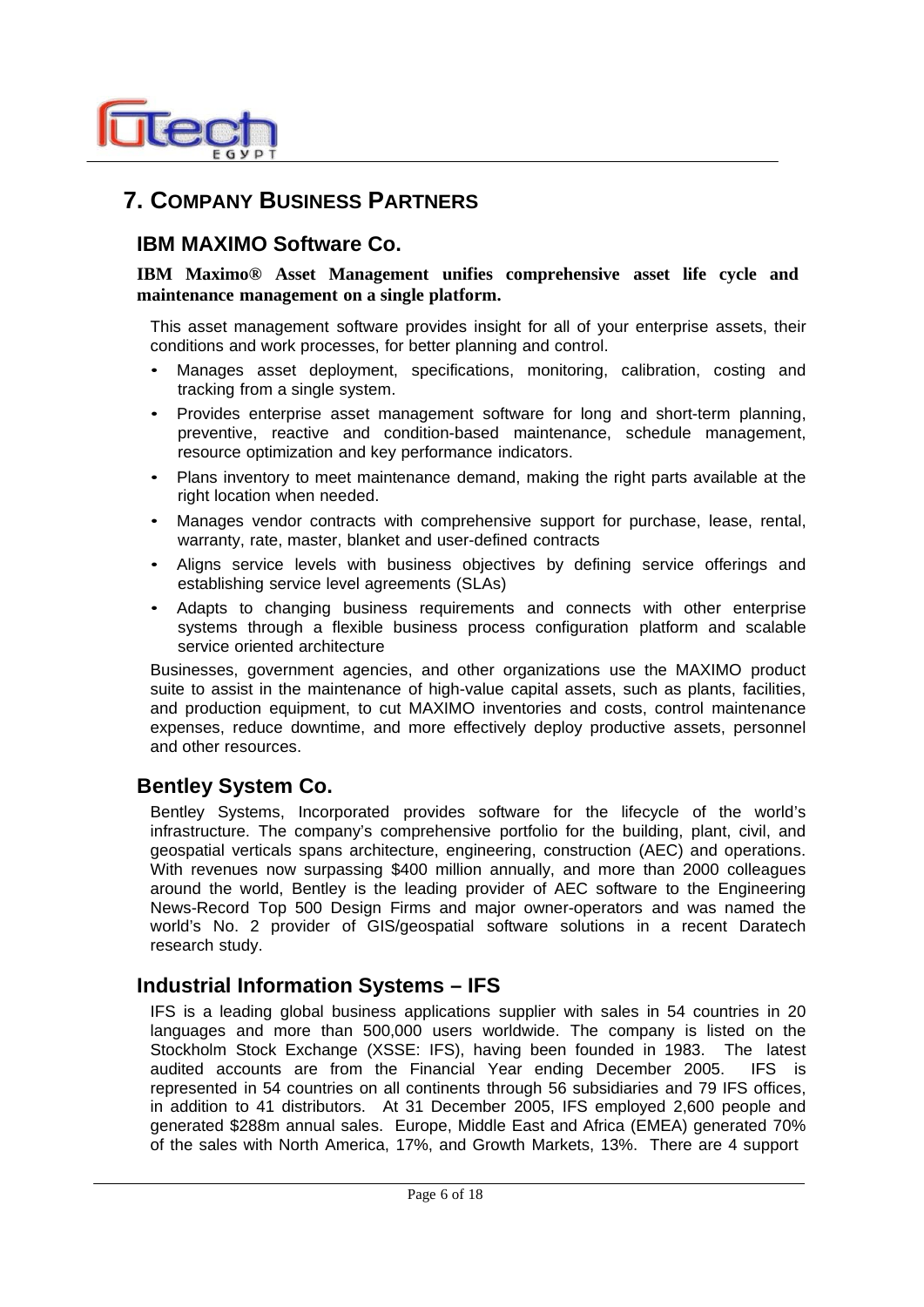

and 3 R&D centres with one offshore development facility in Sri Lanka. The President and Chief Executive Officer is Alistair Sorbie based in High Wycombe, United Kingdom.

As one of the world's leading providers of component-based business software, IFS strongly believes that through components and the use of open standards customers will receive the best solutions possible. Working in close collaboration with partners, IFS is driving the market to embrace standards and co-existence that offers customers faster payback, reduced risk, and freedom of choice.

#### **ORACLE**

Oracle is the world's leading supplier of software for information management, and the world's second largest independent software company. With annual revenues of more than \$9.7 billion, the company offers its database, tools and application products, along with related consulting, education, and support services, in more than 145 countries around the world.

#### **MICROSOFT**

Microsoft's vision is to empower people through great software - any time, any place and on any device. As the worldwide leader in software for personal and business computing, Microsoft strives to produce innovative products and services that meet our customers' evolving needs. At the same time, we understand that long-term success is about more than just making great products.

#### **Network Engineering Technology (NET)**

Network Engineering Technology NET Company established in Egypt, It had been created as a Professional of Data Communication and Computing Networking Technology Provider.

Due to the growing and complexity of the product technologies the market clients are demanding total integrated systems and solutions, they wish total transparency and reliability systems support.

That why NET developed to capitalize on this opportunity and market demands.

NET hosting group of experts in this filed of business that have great business experience, market relations and connections in the Egyptian market with clear vision of the International new trends occurring in the Data Communication and Computing Networking Technology.

# **DAMES & MOORE**

Dames & Moore Group is a multi-disciplinary international consultancy comprising 15,000 people operating out of 38 counties, offering integrating engineering, environmental and construction management services. The Economics and Business Strategy Unit is the specialist economics consultancy business of Dames & Moore, which offers the full range of economic services to private, and public sector clients. The services provided include economic and financial appraisals of investments, economic development strategies, economic impact assessment, project and program evaluations, business planning studies, project financing and environmental economics.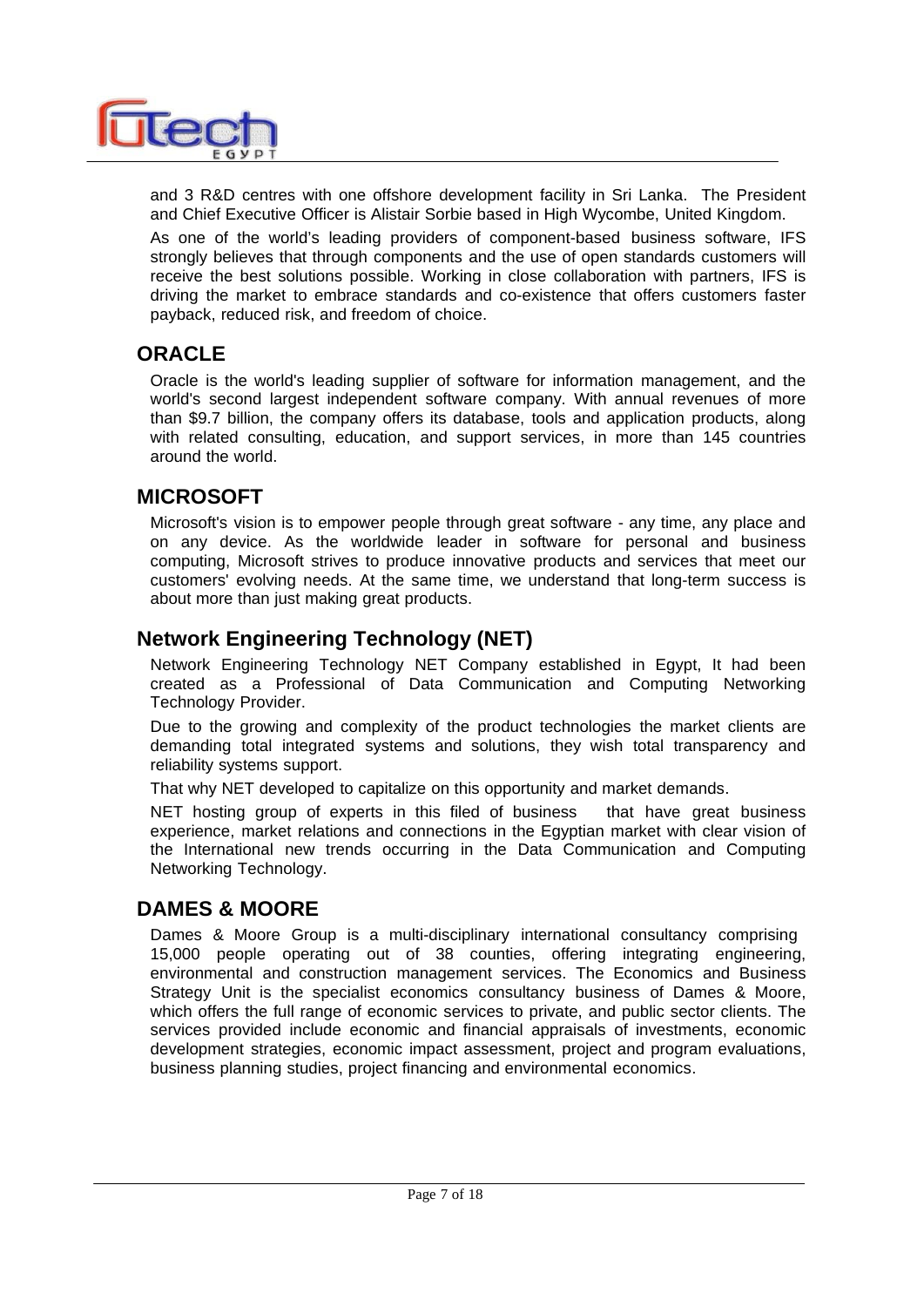

# **Engineering Quality Experts (E.Q.E.)**

E.Q.E. provides the know-how for the methods, procedures & workflow for an enterprise as per the international quality standards.

E.Q.E. consultants specialize in bringing the internal standards of an enterprise up to the certification standards.

E.Q.E. Services cover almost all type of industries and business.

E.Q.E. is a leading assessor and leading instructors certified from British Standards Institution BSI & American Standards Registrations, also E.Q.E. provides the Quality Standards courses, which are a pre-requisite for ISO 9000 Series, 14000 Series, etc. certification.

#### **Future Systems**

Future Systems is founded in 1993 as the representative of Computer Associates (The main providers for Security Systems & Firewalls products related to Information & Communication Technology ICT) in the Egyptian market. Since then, Future Systems provided many large accounts with enterprise solutions that enhanced their operation. Future Systems customer list includes many customers in different segments such as (Government, Security, Education, Financial services, industry, Oil…). Future Systems, backed with Computer Associates resources, provide the support and the professional services like training and implementation to assist their customers in better utilizing their investment in CA products.

# **8. FUTECH INTEGRATED SOLUTION COMPONENTS**

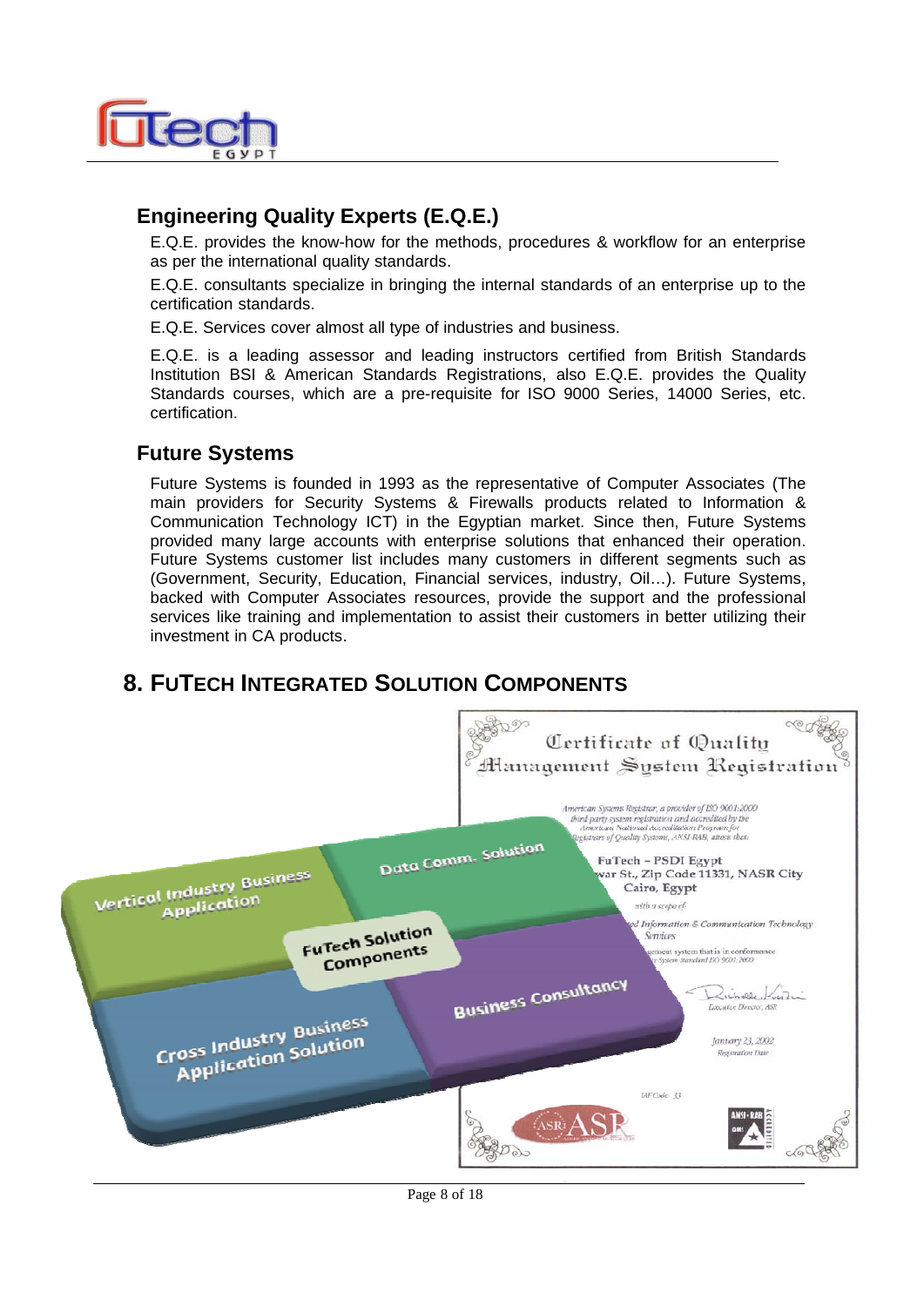

# **9. LEGALITY & ADDRESSEES**

- Egyptian Stock Company
- Capital: 15 Millions Egyptian Pound
- Head Quarter Office:
	- o 6 Masged El Sahaba St., Dokki Cairo Egypt
	- o Tel.  $: +202$  33365652 37485952 37622485
	- o FAX: +202 37603536
	- o URL : WWW.EMFIGROUP.COM

#### • Branches:

- o Egypt, Mohandsseen 26 Taiff St., Tel. +202 37622487 Fax. +202 37623675
- o Qatar, Doha B.O.Box 31518 Tel. +974 4862486 Fax. +974 4888773
- o United Arab Emirates, P.O.Box : 5011 Abu Dhabi Tel +971 2 6349800 Fax +971 2 6392800
- o Libya, Tripoly Tel. +218 214 839240 Fax. +218 214 839240
- o Kingdom of Saudi Arabia, Dammam 31482 Tel +966 3 8332785 Fax +966 3 8332644

# **10. FUTECH EGYPT KEY PERSONS:**

| 1. Dr. Amr Rifai                          | Chairman & MD               |                 | +2 0122 314 8498 arifai@emfigroup.com    |
|-------------------------------------------|-----------------------------|-----------------|------------------------------------------|
| 2. Eng. Adel Abdel Maboud General Manager |                             |                 | +2 0122 210 99 07 amaaboud@emfigroup.com |
| 3. Eng. Layla Essawy                      | <b>Financial Controller</b> | +2 02 333 65652 | lessawy@emfigroup.com                    |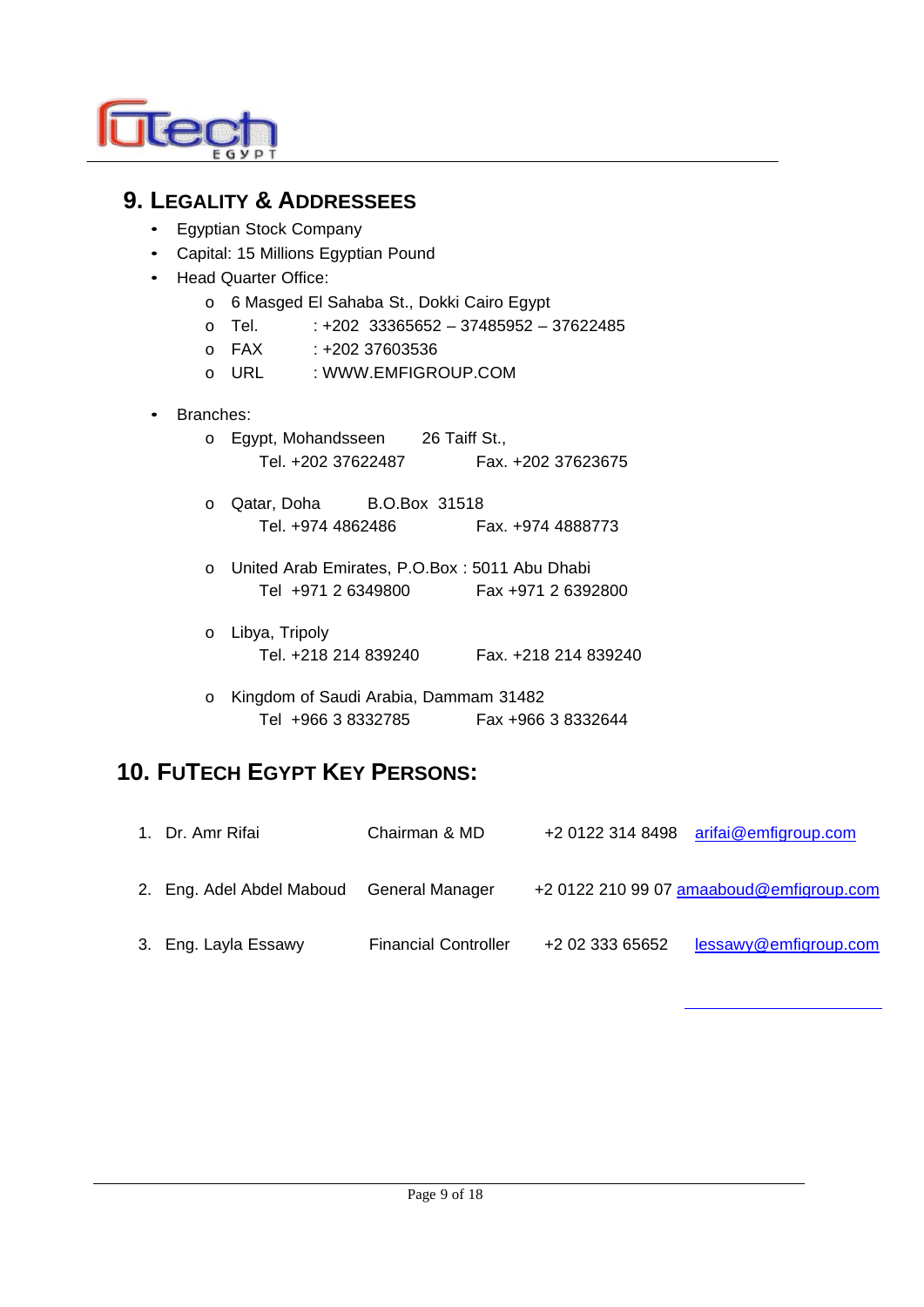

# **7. FUTECH EGYPT PROFESSIONAL SERVICES**

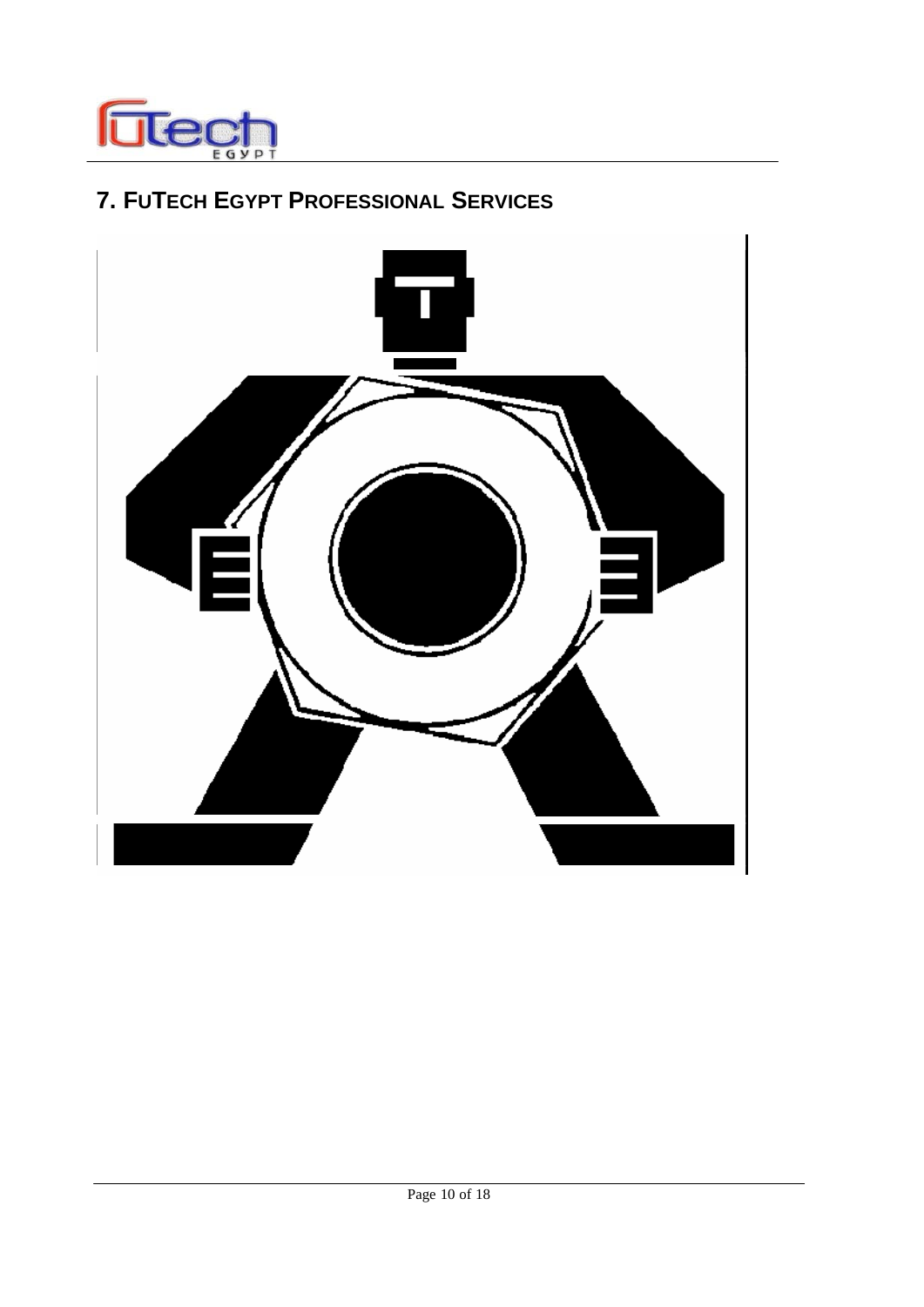

#### **PROFESSIONAL SERVICES in Brief**

Simply stated, *FuTech - Egypt* Professional Services group exists to *ensure your success with our products*. We see success as an efficient implementation at your facility, where the software and those who use it operate at their highest potential. We know from experience that a successful implementation often begins with a balanced and thoughtful combination of training and consulting services.

A cadre of highly qualified and experienced trainers and consultants provide the means to success. These FuTech - Egypt professionals, many of whom possess both industry and technical expertise, are able to guide you through all phases of your implementation.

Since success is always defined on our customers' terms, FuTech - Egypt staff takes the time to create a unique solution for each client. We dovetail our training and consulting services to ensure a smooth and effective integration of the software with each customer's business. We assess your needs and then assemble a program that fits. We draw from an impressive array of materials, practice wisdom, industry expertise, and lengthy experience. We produce a program that, while localized to suit your requirements, often includes these elements:

- Off-the-shelf and customized training classes
- Site assessments and implementation recommendations
- Database and screen modifications
- System installation and data migration
- System Integration with other industrial applications.

#### **CONSULTING**

Our Consulting Services are structured to help customers leverage the power of our software to maximum effect. FuTech - Egypt highly trained consultants combine their extensive knowledge of the customer's vertical market with years of experience in working with MAXIMO, Bentley & IFS Solutions to design the kind of unique, robust solution required for enterprise-wide implementation. In addition, our Practicum program offers a proven methodology for integrating custom applications with core capabilities.

# **PLANNING**

FuTech - Egypt consultants will assist you in all phases of the planning process:

- Operational reviews and audits
- Site assessments
- Project scooping and definition
- Application requirements and specifications development
- Implementation plans and strategies
- Process flowcharts and data models

Our consultants work closely with your project team, which should represent different areas of your organization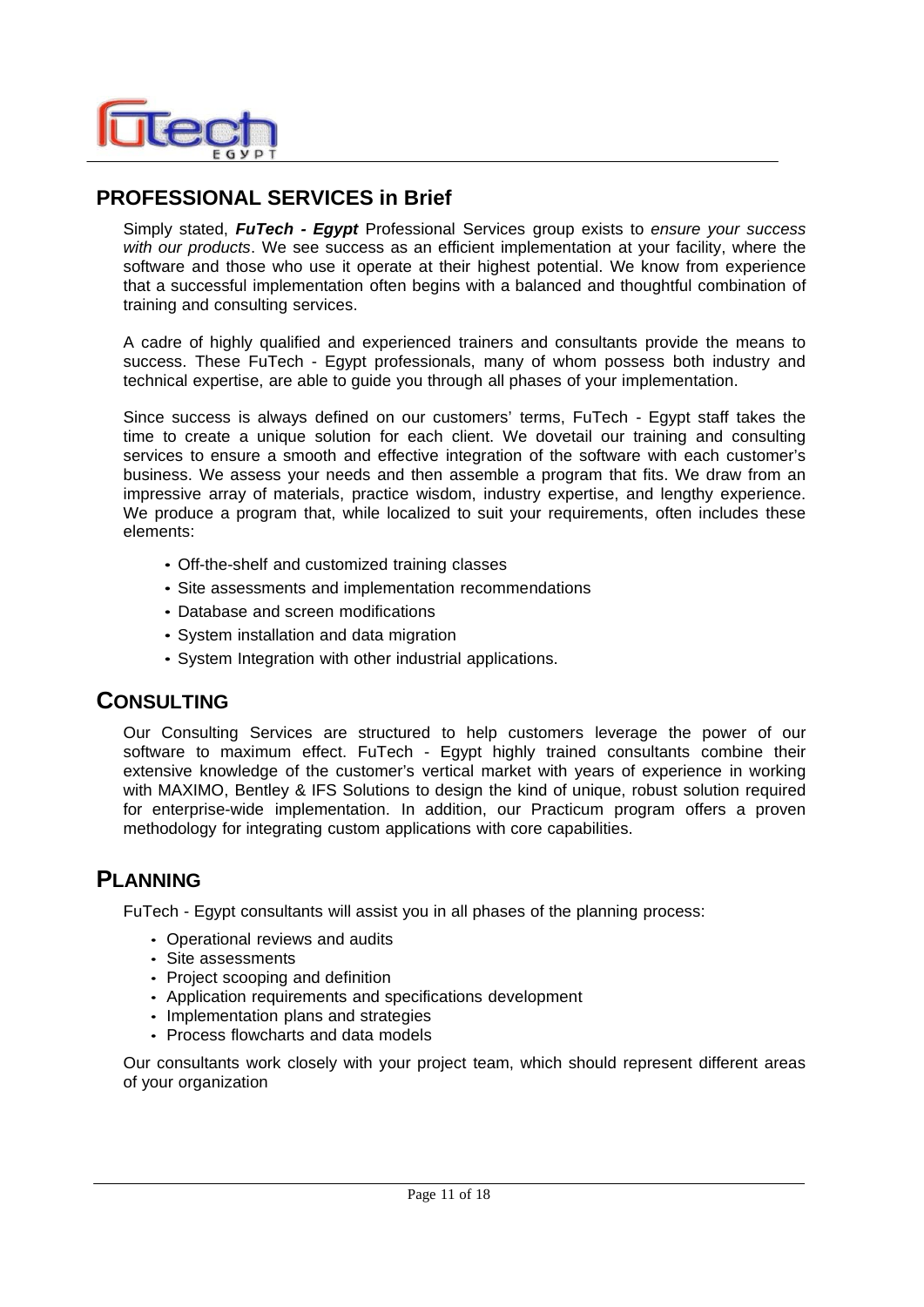

#### **IMPLEMENTATION**

*FuTech - Egypt* Professional Services organization offers experienced consultants who know their product and your business. Our consultants work with you to facilitate a rapid and effective implementation – to get you up, running, and productive.

Our consultants engage in a wide array of implementation activities:

- Documenting system specifications
- Designing new databases and converting your existing databases
- Customizing screens (System data windows)
- Data Verification & Data Uploading.
- Designing and Programming Key Performance Indicators.
- Mapping out critical interfaces with other applications
- Providing documentation.
- Installing your network, fine-tuning performance, and assisting in hardware installation and configuration

As managers of the implementation process, *FuTech - Egypt* consultants monitor progress against plan on deliverables, facilitate efforts, and resolve issues.

# **DAY-TO-DAY USE**

As you become comfortable and increasingly productive with your system, you discover new ways it can help you, and new areas of the system to explore. And the product itself continues to evolve, acquiring new capabilities. We can help you make the fullest use of your system, and as appropriate, implement product enhancements.

Just as we design and require our products to be adaptable to different situations, we choose and train our consultants to be far more than technical experts. In addition to their technical knowledge of our products and of client/server technology**,** *FuTech - Egypt*  consultants add value through

- Their understanding of Project and Business Management Trends
- Their skill in recognizing and handling organizational and communication pitfalls
- The cumulative knowledge they have acquired in implementing many sites across diverse industries

#### **INTEGRATING ADVANCED CAPABILITIES**

We have assisted customers in augmenting their implementations, working with them, for example, to implement

- Data collection with bar code devices, for tracking inventory, tools, and work order status
- Extensions to applications via custom DLL, SQL, Windows, or DDE client programs
- Integration with site DCS, DMS, SCADA Control Systems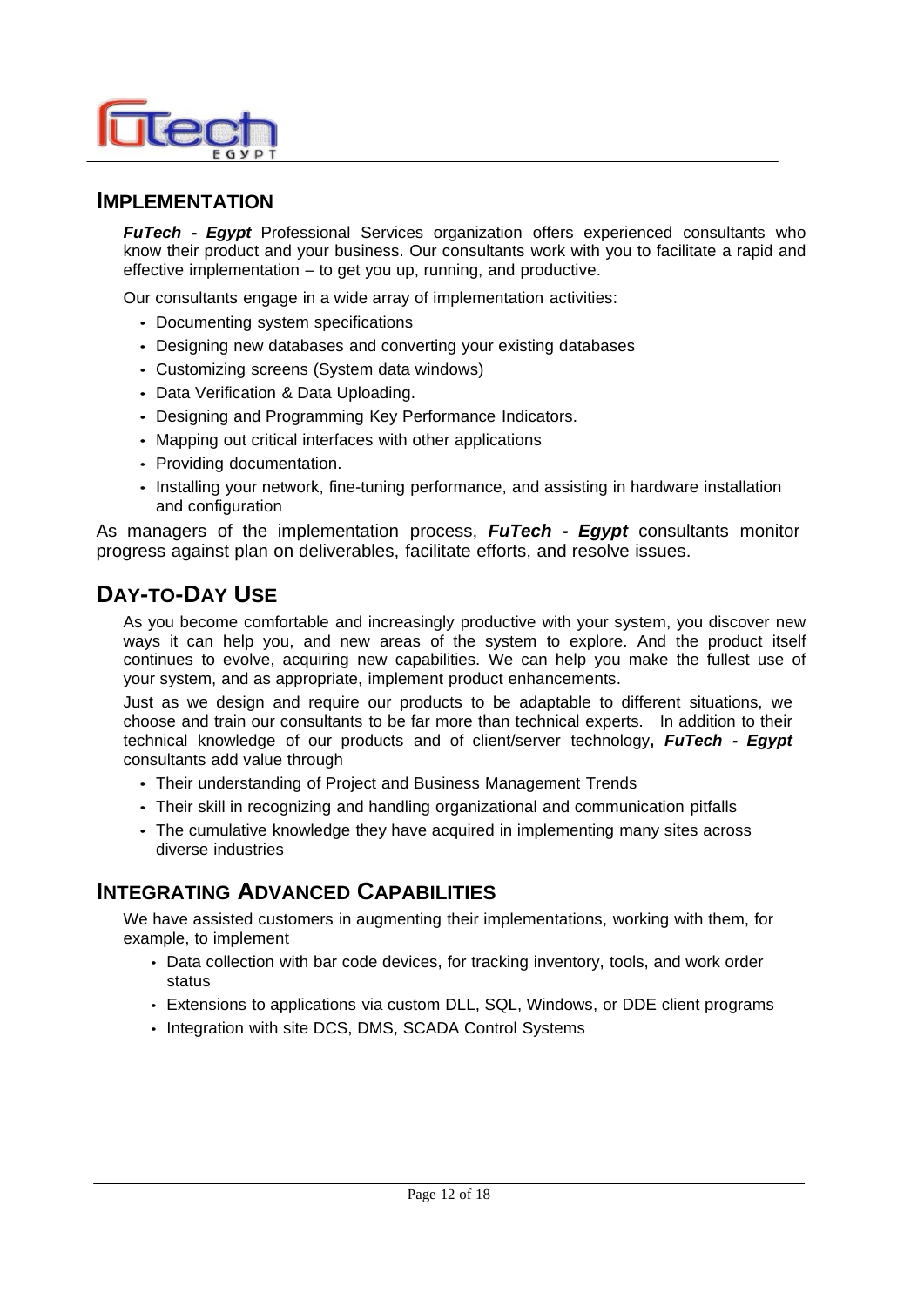

# **PROJECT MANAGEMENT**

#### *FuTech - Egypt* provides expertise in

- Work breakdown structure development and implementation
- Planning and scheduling estimates
- Work authorization, baseline, and change management
- Resource and capacity monitoring
- Progress and performance analysis
- Subcontract management
- Costing and financial management
- Reporting and analysis
- Forecasting and simulation modeling

#### **MAINTENANCE MANAGEMENT**

#### *FuTech - Egypt provides the expertise to design or define the following:*

- **3** Turnkey Implementation Services
- 3 Software installation
- **3** Software tuning
- **3** Technical assistance
- e Customization of the application
- <sup>3</sup> Database configuration
- **3** Custom report generation
- **3** Custom report offerings
- **3** Upgrade services
- **3** Data migration from legacy systems
- **3** Supplier enablement solutions
- **3** Implementation Services
- <sup>3</sup> Process Simulation
- **3** Site assessment and evaluation to identify specific implementation needs
- <sup>3</sup> Business process review and re-engineering
- e Application integration with pre-defined packages
- **3** Custom application integration
- **3** Strategic planning
- e Custom Professional Services Packages
- <sup>3</sup> Custom Implementation Services to meet your needs
- **3** ROI Analysis
- <sup>3</sup> Post Implementation Audits
- <sup>3</sup> Compliance Tracking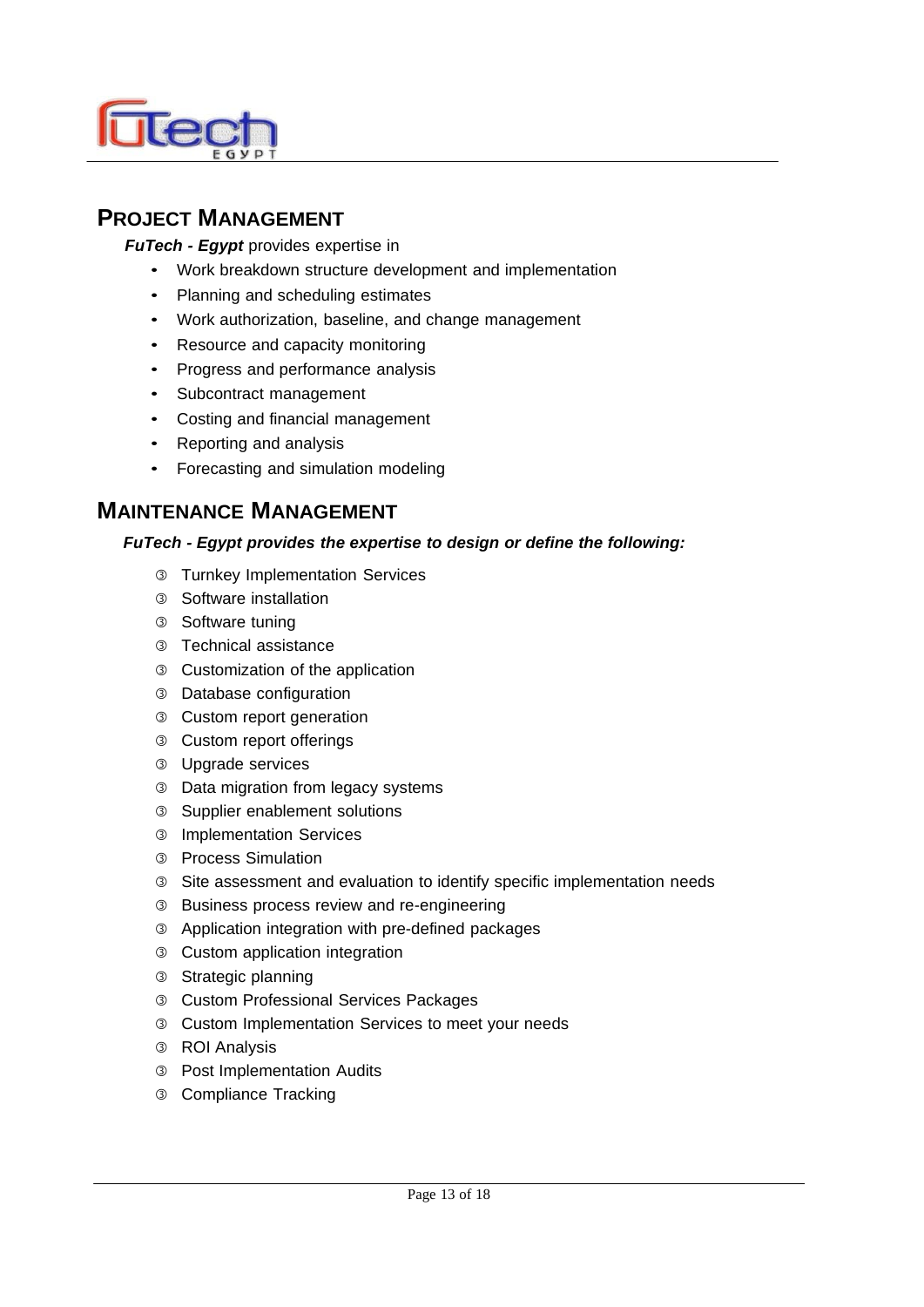

# **TRAINING**

Our Training Services provide another strategic advantage for customers looking to achieve rapid time to benefit from their MAXIMO, IFS ERP & Bentley Solutions installations. New customers use these programs to get staff members up and running quickly; existing customers leverage our training offering to familiarize users with new features and functions.

*FuTech - Egypt training curriculum addresses the specialized needs of IFS, MAXIMO and Bentley Solutions.*

- *Open Schools,* held at *FuTech Egypt* learning centers, are open to users from different companies and provide an excellent opportunity to learn from and share with peers in other industries.
- *Customer Site Schools,* held on your premises, are a convenient and cost-effective way to train six or more users at the same time.

Your Company's specific needs can be accommodated in a customized presentation. Moreover, training can be timed to coincide with different phases of your implementation, allowing attendees to match their schedules with specific topics. A complete training course designed specifically for your company can also be developed and conducted on-site.

• *Client-focused Training* is specialized training developed at your request to address your company's unique needs. This training is provided by a dedicated consultanttrainer, who works with you to build a program tailored to specific, even one-time needs. Our trainers can work with groups or with individuals.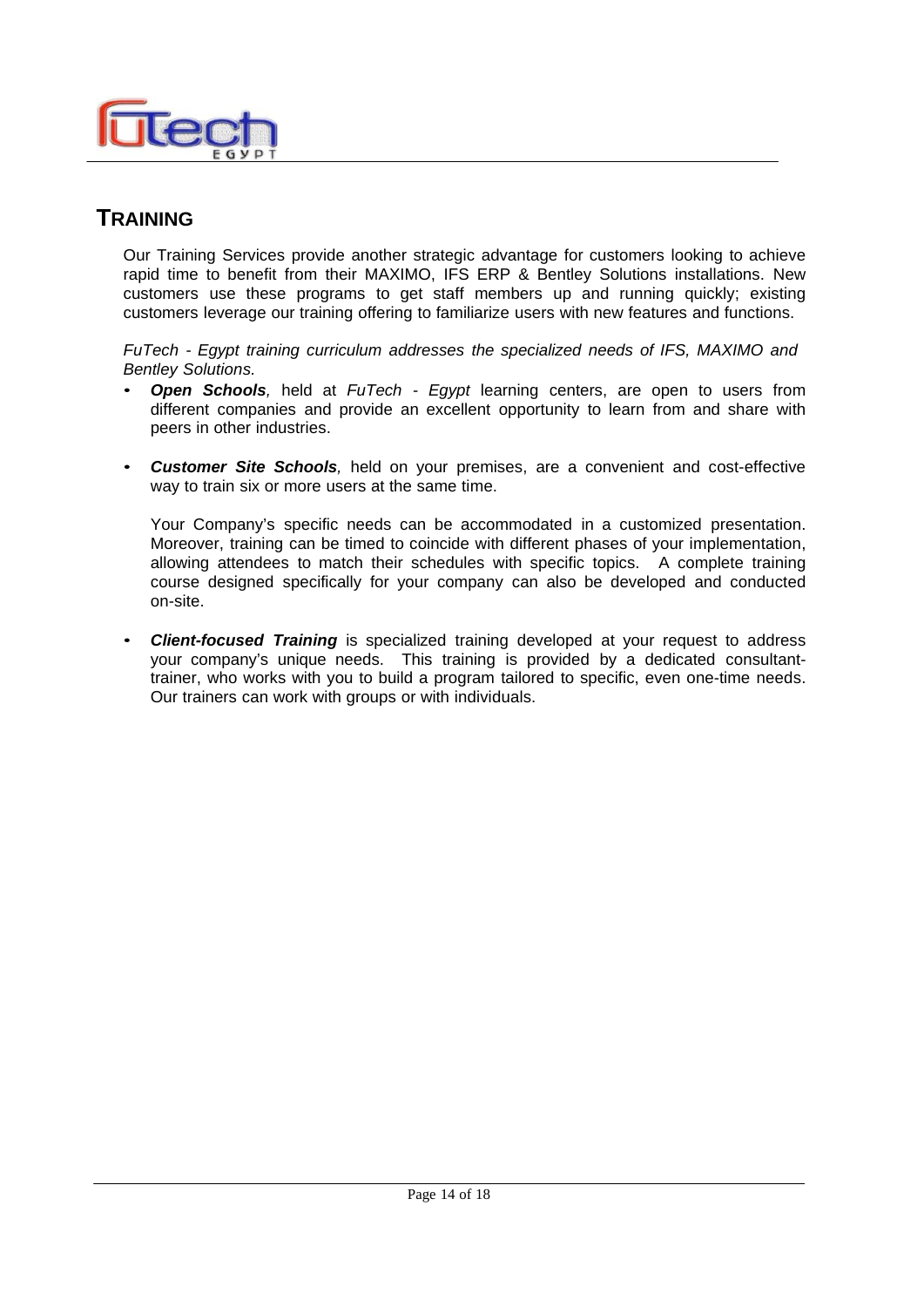

#### **PROFESSIONAL SERVICES STRUCTURE**

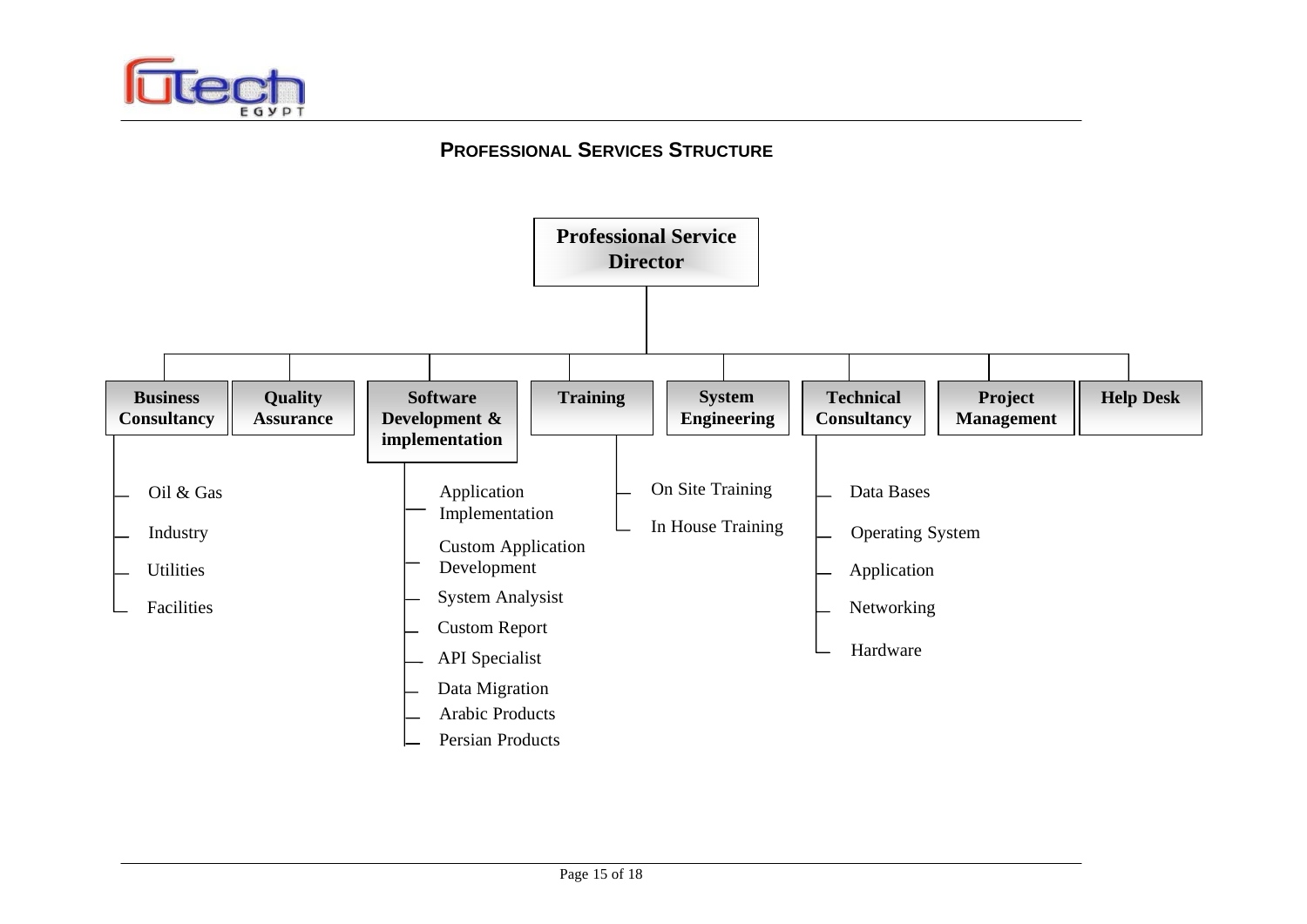

# **8. SAMPLE OF CUSTOMER'S LIST**

| $\#$ | <b>Customer</b>                  | <b>Location</b> | <b>Sector</b>                   | Year |
|------|----------------------------------|-----------------|---------------------------------|------|
| 1.   | 6 October University             | Egypt           | <b>Educational - Facilities</b> | 2001 |
| 2.   | Alexandria Library               | Egypt           | Government - Facilities         | 2002 |
| 3.   | Sameramis Intercontinental Hotel | Egypt           | Hotel – Facility                | 2003 |
| 4.   | <b>Sheraton Series Hotels</b>    | Egypt           | Hotel - Facility                | 2005 |
| 5.   | Sharm Plaza Hotel                | Egypt           | Hotel – Facility                | 2004 |
| 6.   | Algomhoreya                      | Egypt           | Media - Print Press             | 2004 |
| 7.   | Al-Ahram beverages               | Egypt           | Industrial - Food & Beverage    | 2000 |
| 8.   | Alexandria Portland Cement       | Egypt           | <b>Industrial - Cement</b>      | 2001 |
| 9.   | <b>Assuit Refinery</b>           | Egypt           | Oil, Gas & Petrochemical        | 2000 |
| 10.  | <b>AMIRAL</b>                    | Egypt           | Transportation - Port           | 2006 |
| 11.  | <b>AZA-SMS</b> Demag             | Egypt           | Industrial - Steel              | 2006 |
| 12.  | Beshay steel                     | Egypt           | Industrial - Steel              | 2004 |
| 13.  | Daewoo                           | Egypt           | Automotive                      | 2004 |
| 14.  | <b>DSM</b> Anti Infective Egypt  | Egypt           | Pharmaceuticals                 | 2002 |
| 15.  | EFC - Egyptian Fertilize Co.     | Egypt           | Industrial - Fertilizers        | 2003 |
| 16.  | EMC - Egyptian Maintenance Co.   | Egypt           | Oil, Gas & Petrochemical        | 2001 |
| 17.  | <b>GUPCO</b>                     | Egypt           | Oil, Gas & Petrochemical        | 2003 |
| 18.  | GASCO                            | Egypt           | Oil, Gas & Petrochemical        | 2000 |
| 19.  | GPC - General Petroleum Company  | Egypt           | Oil, Gas & Petrochemical        | 2004 |
| 20.  | HACO, Mansour AL Afaliq - KSA    | <b>KSA</b>      | Industrial - Cement             | 2005 |
| 21.  | Juhayna                          | Egypt           | Industrial - Food & Beverage    | 2001 |
| 22.  | <b>KHALDA</b> Petroleum          | Egypt           | Oil, Gas & Petrochemical        | 2004 |
| 23.  | Ridgewood Egypt Co.              | Egypt           | Utilities - Water               | 2004 |
| 24.  | <b>SOHAR Refinery - Oman</b>     | Oman            | Oil, Gas & Petrochemical        | 2005 |
| 25.  | <b>Sumed Company</b>             | Egypt           | Oil, Gas & Petrochemical        | 2007 |
| 26.  | United Gas Derivatives (UGDC)    | Egypt           | Oil, Gas & Petrochemical        | 2005 |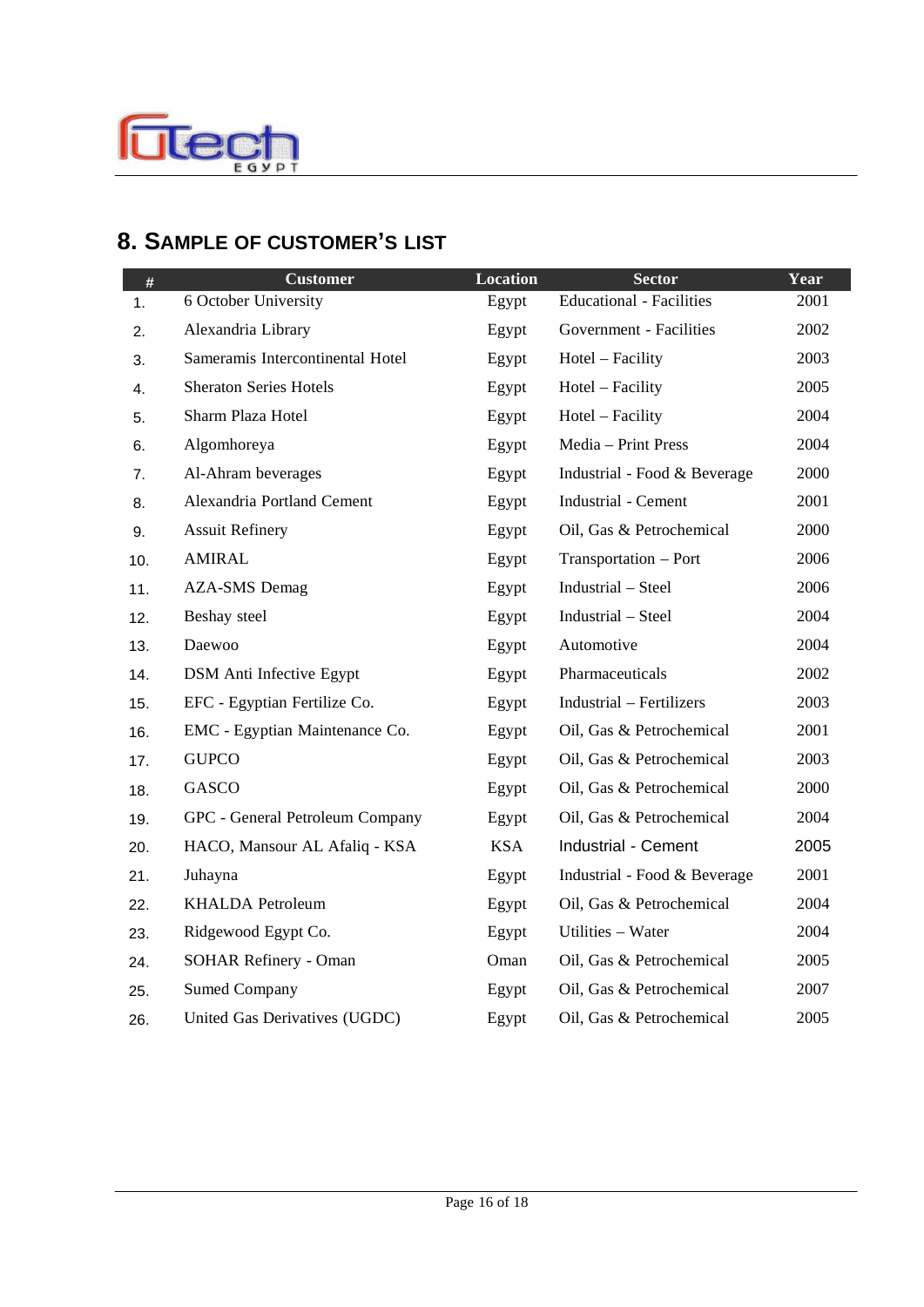

| #   | <b>Customer</b>                                        | <b>Location</b> | <b>Sector</b>                      | Year |
|-----|--------------------------------------------------------|-----------------|------------------------------------|------|
| 27. | <b>Qatar National Olympic Committee</b>                | Qatar           | Government - facilities            | 2007 |
| 28. | <b>AMOC</b>                                            | Egypt           | Oil, Gas & Petrochemical           | 2007 |
| 29. | Petromaint                                             | Egypt           | Oil, Gas & Petrochemical           | 2007 |
| 30. | Egyptian Basic Industry Co. - EBIC                     | Egypt           | <b>Industrial</b> – Fertilizers    | 2007 |
| 31. | <b>IPR</b> Red Sea                                     | Egypt           | Oil, Gas                           | 2005 |
| 32. | Sidi Krir Generating Company                           | Egypt           | Electricity                        | 2005 |
| 33. | Petroleum Piping Company                               | Egypt           | Oil, Gas                           | 2005 |
| 34. | Petrojet                                               | Egypt           | Oil, Gas & Petrochemical           | 2005 |
| 35. | <b>Egyptian LNG</b>                                    | Egypt           | Oil, Gas & Petrochemical           | 2004 |
| 36. | Eshpetco                                               | Egypt           | Oil, Gas & Petrochemical           | 2004 |
| 37. | <b>MOBICA</b>                                          | Egypt           | Industrial                         | 2003 |
| 38. | ABB HIGH VOLTAGE                                       | Egypt           | Electricity                        | 2002 |
| 39. | National Authority of Tunnels                          | Egypt           | Government - Transportation        | 2002 |
| 40. | <b>METITO Water Treatment</b>                          | Egypt           | <b>Water Treatment</b>             | 2003 |
| 41. | AIC (Arab International Company)                       | Egypt           | Consultant                         | 2004 |
| 42. | EPS (Electric Power Systems)                           | Egypt           | <b>Consultant - Electric Power</b> | 2006 |
| 43. | ZAMIL STEEL BUILDINGS CO.                              | Egypt           | Industrial - Steel                 | 2006 |
| 44. | <b>AlanDick North Africa</b>                           | Egypt           | Telecommunication                  | 2007 |
| 45. | Holding Co. for Water & Wastewater                     | Egypt           | Water and wastewater               | 2007 |
| 46. | Beni Suef Portable Water & Sanitation                  | Egypt           | Water and wastewater               | 2007 |
| 47. | Greater CAIRO Sanitary Drainage Co.                    | Egypt           | <b>CAIRO</b> Wastewater            | 2007 |
| 48. | <b>CAIRO</b> Potable water Company                     | Egypt           | <b>CAIRO</b> Potable water         | 2007 |
| 49. | Alexandria Sanitary Drainage Company                   | Egypt           | Alexandria Wastewater              | 2007 |
| 50. | Alexandria water Company                               | Egypt           | Alexandria Potable water           | 2007 |
| 51. | Dakhaliya for Potable Water & Sanitary<br>Drainage Co. | Egypt           | Water and Wastewater               | 2007 |
| 52. | Sharkia Potable Water & Sanitation Co.                 | Egypt           | Water and wastewater               | 2008 |